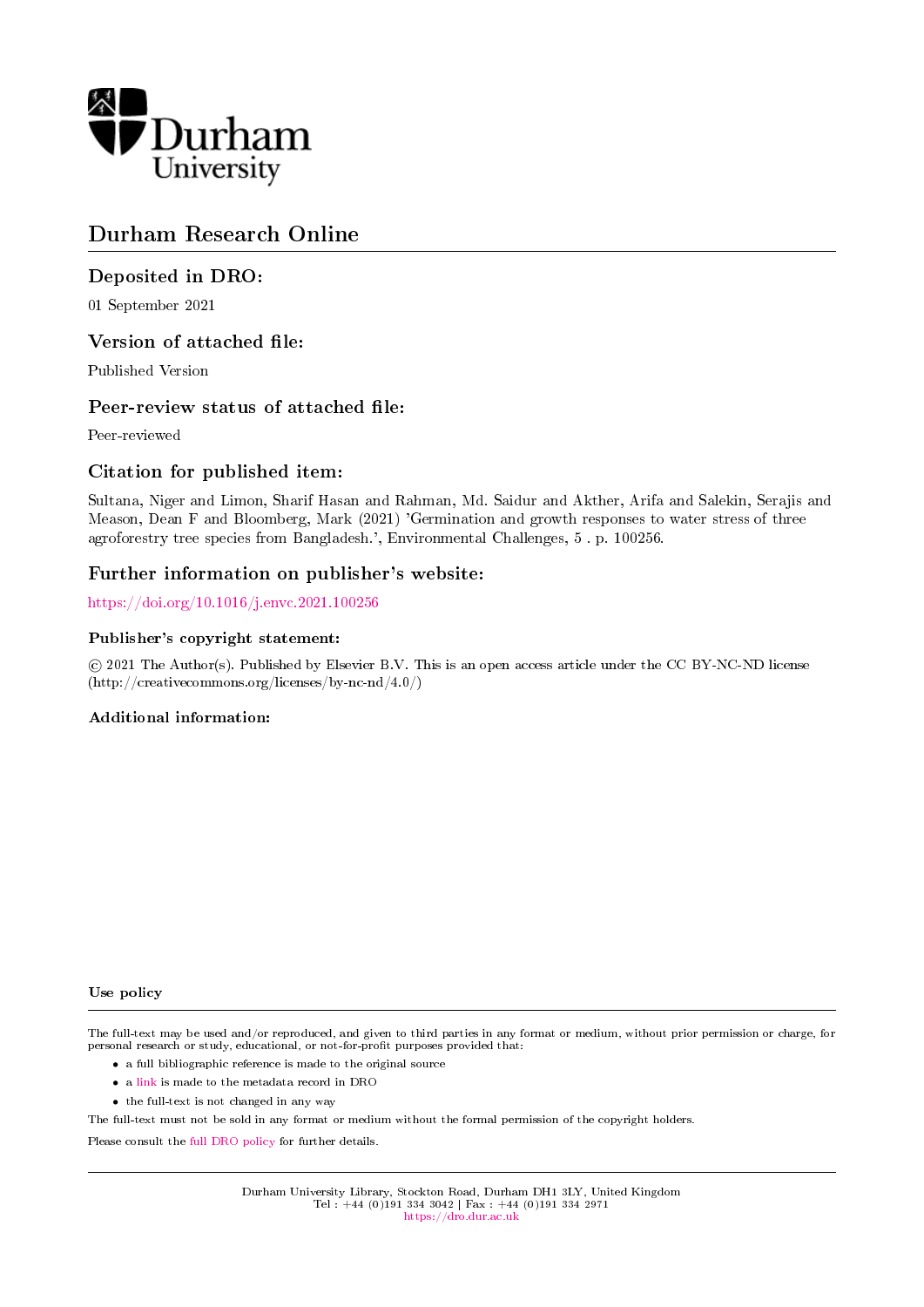

Contents lists available at [ScienceDirect](http://www.ScienceDirect.com)

# Environmental Challenges



journal homepage: [www.elsevier.com/locate/envc](http://www.elsevier.com/locate/envc)

# Germination and growth responses to water stress of three agroforestry tree species from Bangladesh



Niger Sultana™<sup>a,b</sup>, Sharif Hasan Limon®, Md. Saidur Rahman®,¢, Arifa Akther®, Serajis Salekin®,\*, Dean F Meason<sup>d</sup>, Mark Bloomberg<sup>e</sup>

<sup>a</sup> *Forestry and Wood Technology Discipline, Khulna University, Khulna 9208, Bangladesh*

<sup>b</sup> Department of Pest Management & Conservation, Faculty of Agriculture and Life Sciences, Lincoln University, Lincoln 7647, New Zealand

<sup>c</sup> *Department of Geography, Durham University, South Road, Durham DH1 3LE, United Kingdom*

<sup>d</sup> *Scion, 49 Sala Street, Private Bag 3020, Rotorua 3046, New Zealand*

<sup>e</sup> *New Zealand School of Forestry, University of Canterbury, Christchurch 8140, New Zealand*

# a r t i c l e i n f o

*Keywords:* Water stress Drought Germination Growth Survival Agroforestry Climate change Total biomass

# A B S T B A C T

Globally, tree plantations are considered one of the most effective solutions in tackling the climate crisis, and by incorporating trees, agroforestry plays an essential role in mitigating climate change. However, the productivity and sustainability of this commendable solution are often impeded by the wide range of abiotic stresses, including drought. Species selection is always considered as one of the major challenges in a drought-prone area to ensure maximum productivity and halting tree mortality. In this study, seedling responses such as germination, survival, and growth were examined for *Swietenia macrophylla, Acacia nilotica* and *Pithecellobium dulce* in variable soil moisture regimes with 100%, 50% and 25% soil water content (SWC). Despite complete failure of germination at 25% SWC, *S. macrophylla* showed a significantly higher germination percent at both 100% and 50% SWCs (*p <* 0.05). Irrespective of species, the 25% SWC showed reductions of germination percent, survivability and total dry biomass in comparison with the higher moisture regimes. The study also showed that *P. dulce* and *A. nilotica* seedlings were able to survive and maintain growth at low moisture regimes. The significant interaction effect in most parameters highlighted that both species and moisture regimes played an important role in germination and total biomass production, but this interaction had an insignificant effect on the survivability of all species. The result from this study highlights that species-specific responses to water stress could contribute to the species selection policies in drought-prone areas.

# **1. Introduction**

Worldwide atmospheric water demand and terrestrial evapotranspiration have increased in the last few decades, largely through climate warming [\(Greve](#page-6-0) et al., 2014, [Novick](#page-6-0) et al., 2016, [Trenberth](#page-6-0) et al., 2014), which may profoundly change the soil water resources available for vegetation growth (Wu et al., [2018\)](#page-6-0). This water-stressed situation has become severe in areas of the world that are susceptible to climate change. Among all countries in the world, Bangladesh is considered to be the sixth most vulnerable to climate change, according to the Global Climate Risk Index (GCRI) (Kreft et al., [2017\)](#page-6-0). In part, this is because there has been a steady increase in temperature, and change in precipitation patterns, during the last few decades throughout Bangladesh [\(Shahid,](#page-6-0) 2010, [Rahaman](#page-6-0) et al., 2016). Surface and groundwater deple-

tion have led to severe drought in the [north-western](#page-6-0) region (Hoque et al., 2020, Miah et al., [2017\)](#page-6-0). Moreover, with the existing climate modelling scenarios, the frequency of climate-induced water stress is likely to increase in the next few decades [\(Shahid,](#page-6-0) 2010, [Rahman](#page-6-0) and Lateh, 2017), which can reduce agricultural crop production. Based on tree-ring analysis, Islam et al. [\(2019\)](#page-6-0) found declining radial growth and changes in anatomical features in *Chukrasia tabularis* in the northern tropical forest in Bangladesh. Therefore, along with agricultural crops, perennial trees are subjected to drought, thus hindering the productivity of agroforestry systems and affecting the livelihood of the local people.

Agroforestry is considered as a pathway to regaining forest cover in Bangladesh, which has lost about 40% of forest area in the last century [\(Reddy](#page-6-0) et al., 2016). Most of the preferred agroforestry species are exotic in Bangladesh [\(Leuschner](#page-6-0) and Khaleque, 1987, [Salam](#page-6-0) et al.,

<sup>∗</sup> Corresponding author.

<https://doi.org/10.1016/j.envc.2021.100256>

Received 29 April 2021; Received in revised form 11 August 2021; Accepted 24 August 2021

2667-0100/© 2021 The Author(s). Published by Elsevier B.V. This is an open access article under the CC BY-NC-ND license [\(http://creativecommons.org/licenses/by-nc-nd/4.0/\)](http://creativecommons.org/licenses/by-nc-nd/4.0/)

*E-mail addresses:* [niger.sultana@lincolnuni.ac.nz](mailto:niger.sultana@lincolnuni.ac.nz) (N. Sultana), [limonsh@fwt.ku.ac.bd](mailto:limonsh@fwt.ku.ac.bd) (S.H. Limon), [msrahman@fwt.ku.ac.bd](mailto:msrahman@fwt.ku.ac.bd) (Md.S. Rahman), [arifalimon@gmail.com](mailto:arifalimon@gmail.com) (A. Akther), [serajis.salekin@scionresearch.com](mailto:serajis.salekin@scionresearch.com) (S. Salekin), [dean.meason@scionresearch.com](mailto:dean.meason@scionresearch.com) (D.F. Meason), mark.bloomberg@ canterbury.ac.nz (M. Bloomberg).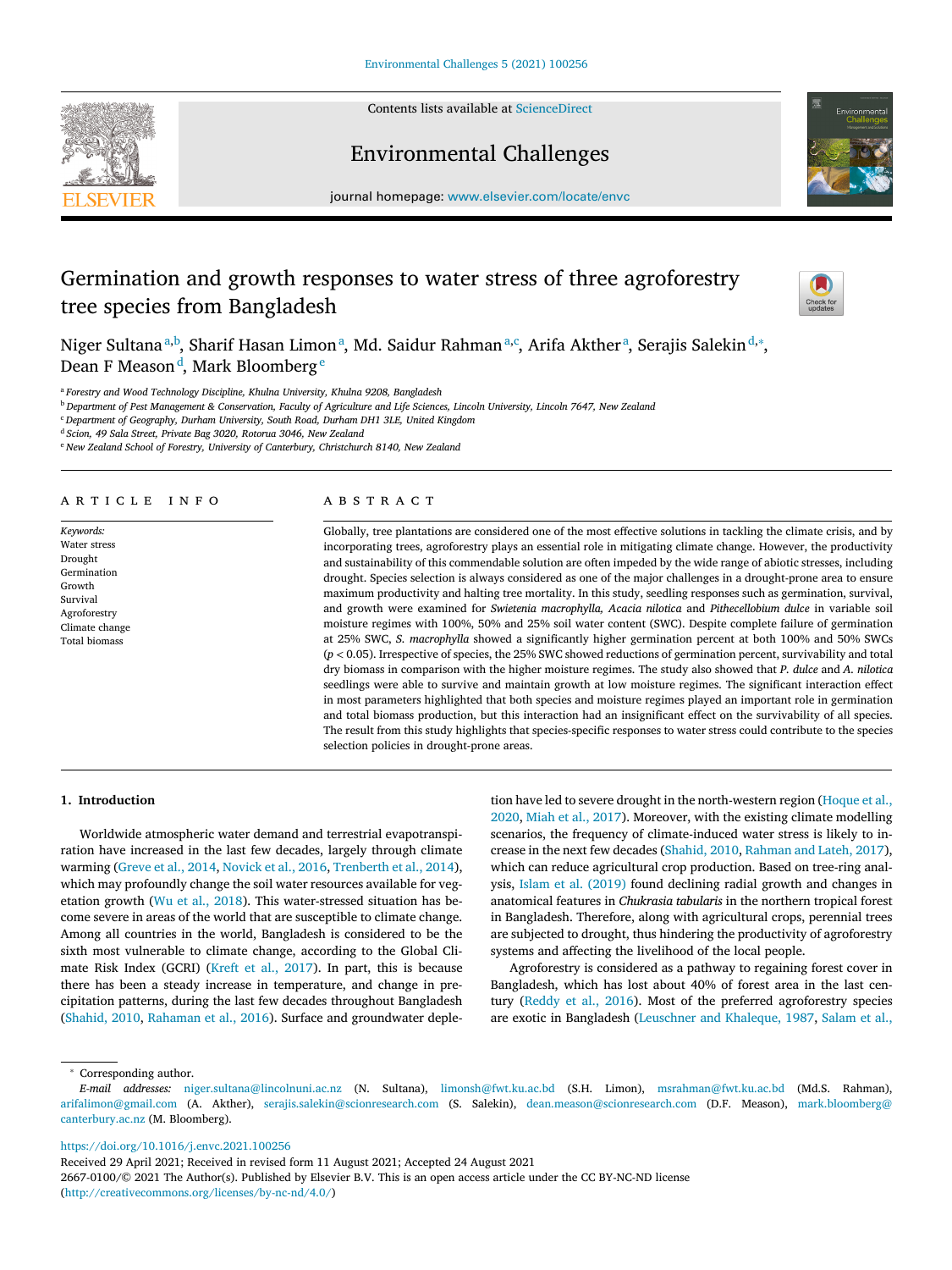[2000\)](#page-6-0). This is because, they are considered to provide faster benefit to farmers than that of many native species (Nair, [1993\)](#page-6-0); also, they often ameliorate the ecological environment, e.g. carbon sequestration [\(Rahman](#page-6-0) et al., 2015). *Acacia nilotica* L.*, Pithecellobium dulce* (Roxb.) Benth.*,* and *Swietenia macrophylla* King. are common tree species planted in woodlots, roadside plantations, homestead and other agroforestry systems in Bangladesh as they provide substantial socio-ecological benefit [\(Rahman](#page-6-0) et al., 2015, [Hossain](#page-6-0) et al., 2009, [Hossain](#page-6-0) et al., 2008). *Acacia nilotica* and *P. dulce* are renowned drought-tolerant species commonly planted in the semi-arid and arid zones in the world. They also have been successfully grown on coastal islands and degraded mangrove land in Bangladesh [\(Islam](#page-6-0) et al., 2014). On the other hand, *S. macrophylla*, originating from the Amazon, is reported to thrive in a wide range of habitats [\(Mayhew](#page-6-0) and Newton, 1998). Soil water is a limiting factor for successful regeneration and establishment to raise successful plantations of these species in Bangladesh. Information about species-specific responses to water stress during the germination and seedling stages is indispensable to screen suitable species for water-limited environments [\(Kozlowski](#page-6-0) and Pallardy, 1996, [Soriano,](#page-6-0) 2011, [Cervantes](#page-6-0) et al., 1998). However, the question remains open on identifying suitable species in such water-stressed conditions, especially under climate-induced waterstressed scenarios.

Soil water is the key factor and plays a determining role in seed germination, plant growth and development and global plant community distribution [\(Gaudillere,](#page-6-0) 1989, [Pallardy,](#page-6-0) 2010). When soil water stress is severe, the resulting metabolism disturbance and photosynthesis can lead to the death of the plant [\(Jaleel](#page-6-0) et al., 2008). Overall, water stress changes the functional and physiological traits of plants, and thereby growth and productivity [\(Brodribb,](#page-6-0) 2009, [Marron](#page-6-0) et al., 2002). Therefore, the study of these effects of soil water is important to select tree species for agroforestry systems, especially in the drought-prone areas of Bangladesh.

This study hypothesised that there would be significant differences in germination, survival and growth of *A. nilotica, P. dulce*, and *S. macrophylla* with different water stress levels, and these differences are related to the adaptation of these species to drought conditions. Therefore, this study evaluated the effect of three levels of soil water content (SWC) on seed germination, seedlings survivability and total dry biomass of *A. nilotica, P. dulce*, and *S. macrophylla* tree species in order to reveal the mechanisms underlying the adaptation of these species to water stress.

### **2. Materials and method**

The whole experiment was carried out in a forest nursery glasshouse of Khulna University, Khulna (22° 48′ 03.9" N, 89° 32′ 03.8" E) from April to July. The climate of the area is influenced by tropical monsoon and is mostly characterized by hot summers (March-May), monsoonal rainy season (June–October) and mild winters (November– February) [\(Alam](#page-6-0) et al., 2005). Throughout the study period, the indoor mean temperature and relative humidity were 34 °C and 59%, respectively.

### *2.1. Experimental setup*

In this experiment, soil water content (expressed as a percentage of maximum soil water content, SWC) was modified to create water stress conditions. 100% SWC was considered as the optimum water supply, whereas 50% and 25% SWC were considered as waterstressed conditions, respectively. Seeds of *A. nilotica, P. dulce* and *S. macrophylla* were collected from healthy trees from the Khulna University campus, Khulna, Bangladesh. Visibly damaged and inferior seeds were carefully sorted and discarded. To reduce seed moisture variability, seeds were soaked in water for 24 h as a pre-sowing treatment. Seeds of *A. nilotica* and *P. dulce* were not scarified to mimic natural germination.

| Table 1                                    |  |
|--------------------------------------------|--|
| Physical and chemical properties of media. |  |

| Soil Properties              | Value, Unit*                            |
|------------------------------|-----------------------------------------|
| рH                           | 7.87                                    |
| Electrical conductivity (EC) | $236$ ms/cm                             |
| Available Nitrogen (N)       | $23.6 \times 10^{-3}$ (±0.003) mg/g     |
| Available Phosphorus (P)     | $1.2 \times 10^{-4} (\pm 0.00007)$ mg/g |
| Available Potassium (K)      | $13.99 \times 10^{-2}$ (±0.003) mg/g    |
| Available Sodium (Na)        | $18.8 \times 10^{-2}$ (±0.079) mg/g     |

<sup>∗</sup> Parenthesis indicates the value of the standard deviation

### *2.2. Media preparation*

The potting media was prepared by mixing nursery soil which was sandy loam and organic compost at a ratio of 3:1. No fertilisers were added to the potting media. After drying the soil for 24 h at 105  $^{\circ}$ C, five pots were filled with dried soil. The amount of dry soil required for each pot was calculated by averaging the weights of five pots containing dry soil samples. The average weight of dry soil was 350 g. The basic physical and chemical properties of the soil were also measured and documented (Table 1).

# *2.3. Determination of soil water content (SWC)*

At the onset of the experiment, a maximum soil water content (100% SWC) was determined by the gravimetric method. Five sample pots containing 350 g of oven-dried soil were completely submerged in water until saturation and then taken out of the water to allow the last drops to drain out. After subsequent weighing, the amount of water required to reach field capacity was determined from the weight difference between dry and wet soil. The mean weight indicates the amount of water required to achieve field capacity for 350g dry soil. A half and onequarter of the water required for 100% SWC were then calculated for 50% and 25% SWC, respectively.

#### *2.4. Experimental design*

The pot experiment for the germination test was arranged in a completely randomized design, with species  $\times$  soil water content as factors with three replications for each treatment. In this way, three species with three treatments and replications, ended up with total of 27 pots. These pots were used for germination studies and each pot contained 30 seeds. After 6 weeks of the germination study, 15 seedlings with similar height were picked from each germination experiment (except 25% SWC for *S. macrophylla* as no seeds germinated) and were transplanted into separate pots with three replications each of 5 seedlings for growth study. The survivability of the seedlings was monitored every day and the growth experiment were continued for another six weeks.

#### *2.5. Water correction*

For each treatment, five pots were kept without a seedling as a control to determine the daily water loss due to evaporation. Control pots were weighed on an electronic balance every alternate day. The daily water loss was corrected by calculating water loss from the difference between the average weight and the initial weight of the control pots of the respective SWC. Therefore, every alternate day, the seedlings were adjusted with the calculated amount of water to compensate for water loss for each treatment.

# *2.6. Measurement*

Seed germination was observed and recorded daily. The germination percentage was calculated from the difference between the number of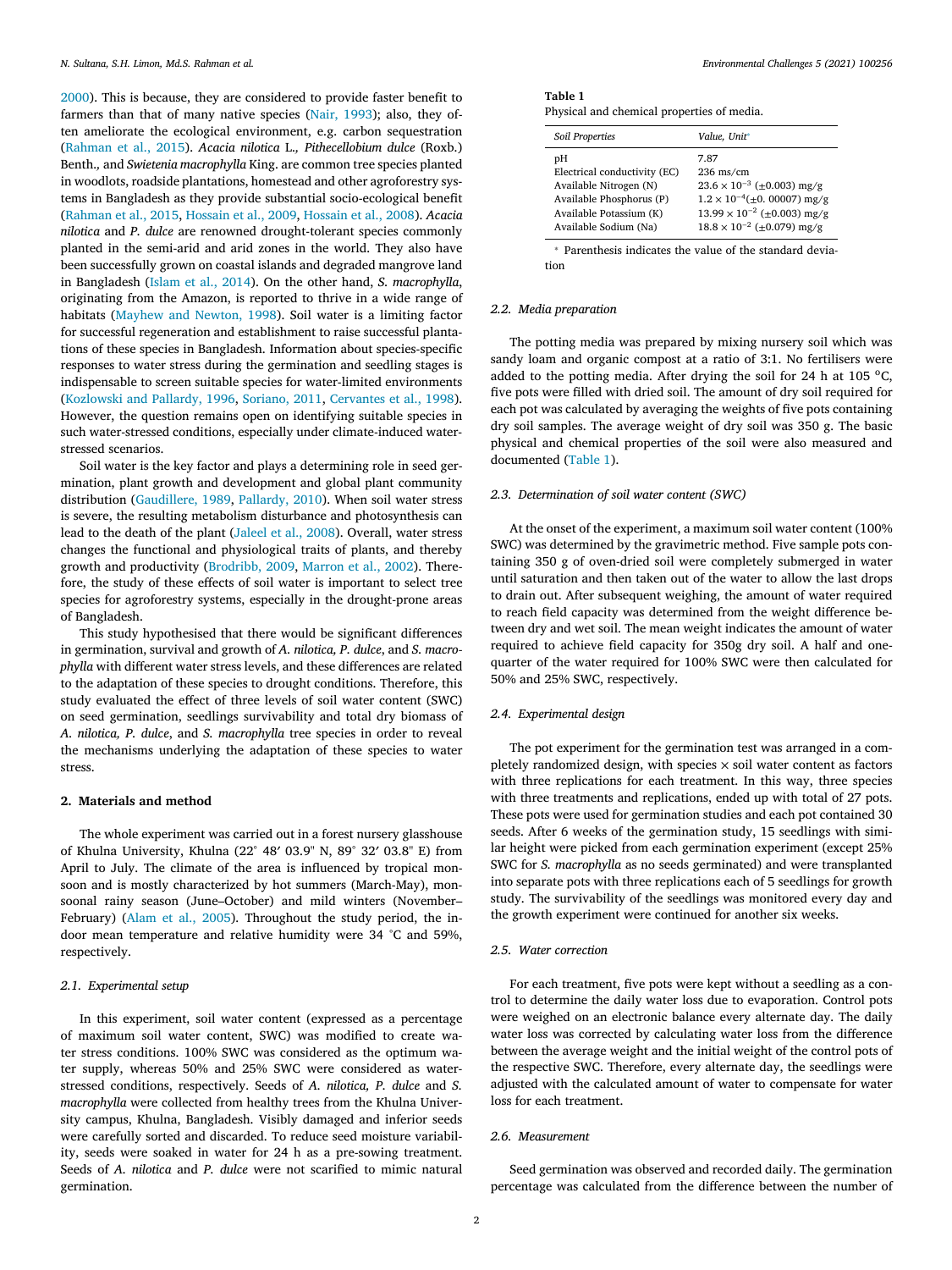sprouting seeds and the total seeds in the pot. The percentage of survivability was also calculated from the ratio of live seedlings and the initial number of seedlings. At the end of the growth study, the seedlings were collected and washed gently in running tap water to get rid of soil and the fresh weight was measured instantly using a 4-digit digital balance. Then, the seedling samples were oven-dried at 80° C until they reached a constant weight. In this way, the final total biomass was calculated for the respective SWC treatment and species.

#### *2.7. Statistical analysis*

Data normality and homoscedasticity were checked by using Shapiro-Wilk and Levene's tests. In case of non-normality, data were appropriately transformed to meet the assumptions of normality and equal variances, and subsequently back transformed to present graphically. The data for germination including model parameters, growth, and biomass were compared by two-way ANOVA at (*p <* 0.05), followed by a least significant difference (LSD) post hoc test.

The completed seed germination percent versus time (germination time course) of three studied species was fitted with a model-free spline method [\(Kahm](#page-6-0) et al., 2010). Each curve describes the germination time course using three parameters: lag phase  $(y, days)$ , maximum rate of germination ( $\mu$ , %/day) and maximum germination percent (A, %). Here germination speed is described by a combination of lag phase and maximum rate of germination, whereas germination success is described by the maximum germination percent. By using a cross-validation method, the model-free spline method smooths the curve and avoids systematic errors derived from four-parametric models such as Logistic, Gompertz, modified Gompertz and Richards.

All statistical and graphical operations were carried out in R (3.6.1 for Windows) environment (R Core [Team](#page-6-0) 2019) by using packages 'car' (Fox and [Weisberg,](#page-6-0) 2019) and 'ggplot2' [\(Wickham,](#page-6-0) 2016). The spline germination pattern was fitted by using the package 'grofit' [\(Kahm](#page-6-0) et al., 2010) and presented in the graphs with the 'ggformula' package [\(Kaplan](#page-6-0) and Pruin 2018).

#### **3. Results**

#### *3.1. Seed germination*

The germination time courses of the three studied species with three SWCs are presented in [Fig.](#page-4-0) 1. The spline curve fitting indicates that the lag parameter  $(\lambda)$  of *P. dulce* was significantly different to *A. nilotica*, with *P. dulce* germination commencing rapidly under all SWCs. However, lag phases for both species were markedly shorter than for *S. macrophylla*, which took one week to commence germination after sowing at both 50% and 100% SWCs and completely failed to germinate at 25% SWC (ANOVA for lag phase, species;  $F_{2,16} = 15.02$ ,  $p < 0.001$ ) [\(Figure](#page-4-0) 1, [Table](#page-5-0) 2). The SWC had no significant effect on the lag phase for all three species, but its interaction effect with species was significant (ANOVA for lag phase, SWC:  $F_{2, 16} = 0.71$ ,  $p = 0.5$  and species  $\times$  SWC,  $F_{3,16} = 4.54, p < 0.01$ ) (Table A.1).

Both species and SWC and their interaction had significant effect on the maximum rate of germination  $(\mu)$  (ANOVA for maximum germination rate, species:  $F_{2, 16} = 7.81, p < 0.01$ ; SWC:  $F_{2, 16} = 12.02, p < 0.001$ and species  $\times$  SWC,  $F_{3, 16} = 11.71$ ,  $p < 0.01$ ) (Table A.2). In particular, *S. macrophylla* showed a distinctly higher maximum germination rate compared with the other two species [\(Table](#page-5-0) 2). Thus, although it had a longer lag phase before germination, it germinated more rapidly than the other two species once it had commenced germination.

The two-way ANOVA reveals that species had no significant effect on the maximum germination percent (A), however, higher water stress significantly reduced the maximum germination percent in all species (ANOVA for maximum germination percent, species:  $F_{2,16} = 2.91, p = 0.08$ ; SWC:  $F_{2,16} = 29.61, p < 0.001$  and species  $\times$  SWC,

 $F_{3,16} = 20.54$ ,  $p < 0.001$ ) (Table A.3). *Swietenia macrophylla* and A. *nilotica* showed a consistent downward trend in maximum germination with higher water stress, and *S. macrophylla* completely failed to germinate at 25% SWC. In contrast, *P.dulce* had an anomalously high maximum germination per cent at 25% SWC.

### *3.2. Seedling survivability*

At the end of the experiment, the seedling survivability of the studied species varied significantly among SWCs and species (ANOVA for arcsine transformed seedling survivability, SWC:  $F_{2,16} = 4.85$ ,  $p < 0.05$ and species:  $F_{2,16} = 3.80, p < 0.05$ ) (Table A.5). However, there was no significant interaction effect of SWC and species on seedling survivability (ANOVA for arcsine transformed seedling survivability,  $F_{2,16} = 0.51$ ,  $p = 0.68$ ). Irrespective of species, seedling survivability at 50% SWC showed over 60% survivability in all cases [\(Fig.](#page-5-0) 2). *Pithecellobium dulce* generally showed lower survivability than the other two species [\(Fig.](#page-5-0) 2).

### *3.3. Total dry biomass*

The two-way ANOVA showed that both SWC and species were significantly different in terms of total seedling dry biomass (ANOVA for natural logarithmic dry biomass, SWC:  $F_{2,72} = 166.70$ ,  $p < 0.001$  and species:  $F_{2,72} = 40.14, p < 0.001$ ) (Table A.5). Moreover, there was a significant interaction effect of SWC  $\times$  species on the total dry matter production of the seedlings (ANOVA for natural logarithmic dry biomass,  $F_{3,72} = 6.53$ , *p <* 0.001). Despite having non-significant (*p >* 0.05) variation between 100% and 50% SWC, a significant reduction of dry biomass was observed at 25% SWC for all species. *S. macrophylla* seedlings had significantly larger dry biomass than that of the other two species ( $p < 0.05$ ) [\(Fig.](#page-5-0) 3).

#### **4. Discussion**

The results of this study indicate that the studies three species showed variable responses of germination, survivability and seedling biomass under water-stressed conditions.

Availability of moisture is one of the major requirements for successful seed germination. In general, this study indicated that 25% SWC reduced the rate of germination percentage (%) except for *P. dulce*, which is reported as a xerophytic species in nature (Roy and Roy, [2019\)](#page-6-0). It is possible that the resilience of *P.dulce*'s germination to water stress is an adaptation that allows this species to regenerate even under relatively dry conditions. *Pithecellobium dulce* also showed a very rapid onset of germination, especially in 100% and 50% SWC treatments, suggesting that it uses rapid seedling germination under moist conditions as a strategy to avoid drought stress, with seedlings germinating and establishing during short periods when soil water is adequate. In contrast, while *A. nilotica* had similar maximum germination percentage to *P. dulce*, the onset of germination was not as rapid. This result is consistent with [Soriano](#page-6-0) (2011) who classified *P.dulce* as a fast germinating species, whereas two *Acacia* species were classified as slow.

The complete failure of germination for *S. macrophylla* at 25% SWC could be due to the quick desiccation of the seed [\(Morris](#page-6-0) et al., 2000). Although seeds received minimal water at 25% SWC, the available moisture was probably not enough to prevent [desiccation.](#page-6-0) Daws et al. (2006) reported that the desiccation sensitivity of woody plant species varied with seed morphology; for example, *A. nilotica* and *P. dulce* have a thicker and harder seed coat in comparison with *S. macrophylla*.

Given moist conditions, *S. macrophylla* germinated more completely than both *P. dulce* and *A. nilotica*. Morris et al. [\(2000\)](#page-6-0) reported that germination of *S. macrophylla* close to the rainy season was more successful, which indicates the importance of continuous wet weather for successful germination of this species. *Swietenia macrophylla* seed has been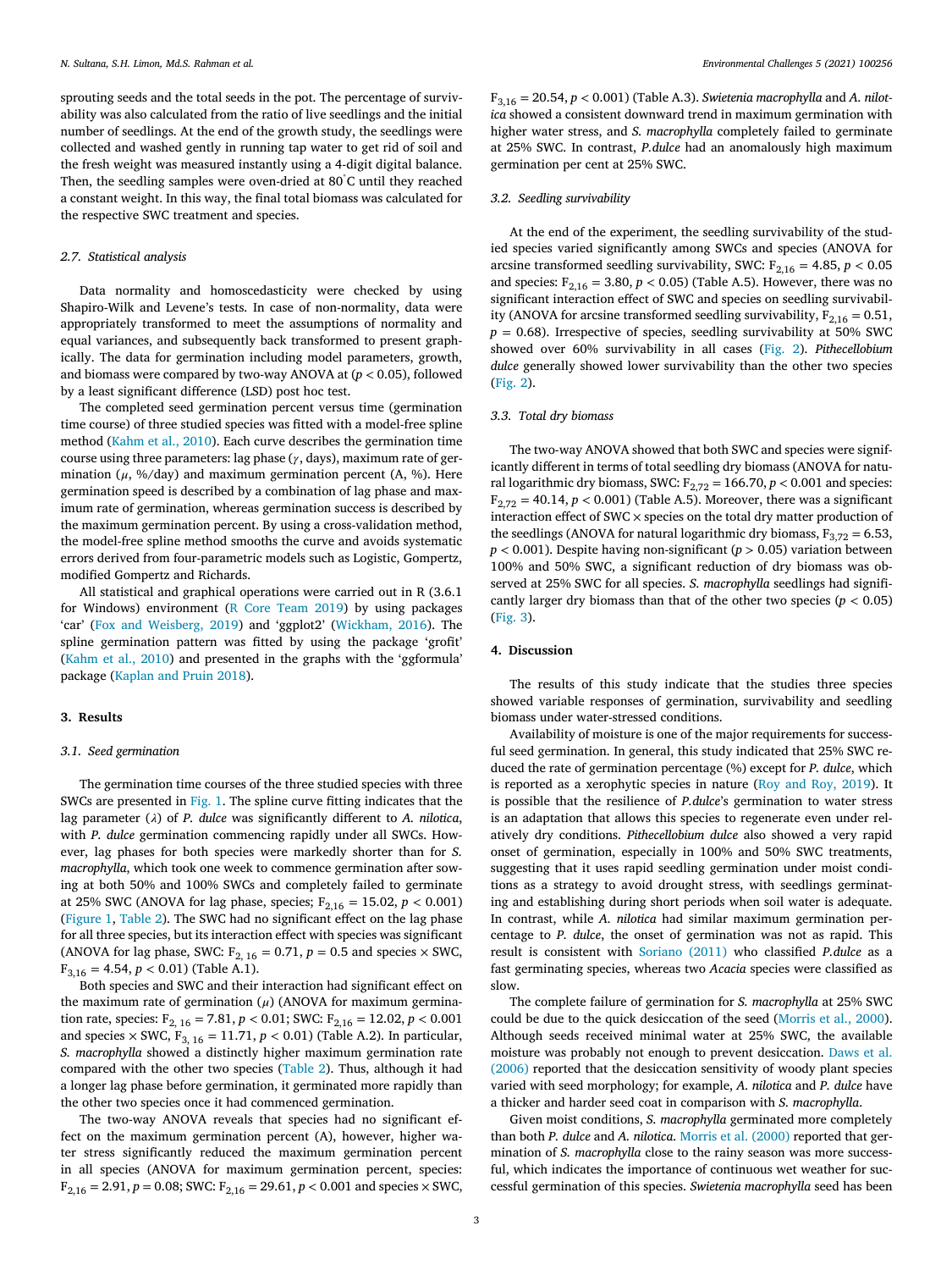<span id="page-4-0"></span>

**Fig. 1.** Cumulative germination percent (mean  $\pm$  SE) with spline fit of three studied agroforestry species at three levels of SWC for 45 days.

described as recalcitrant [\(Daws](#page-6-0) et al., 2005) or intermediate between recalcitrant and orthodox [\(Marzalina,](#page-6-0) 2002), where recalcitrant seeds are desiccation sensitive and therefore short-lived, and orthodox seeds are desiccation tolerant and capable of long-term storage in a desiccated condition [\(Finch-Savage,](#page-6-0) 2003). This suggests that its germination strategy is to achieve rapid and near-complete germination during moist conditions albeit with a markedly longer lag period compared with the other two species. In contrast, both *P. dulce* and *A. nilotica* have orthodox hard-coated seeds [\(Soriano,](#page-6-0) 2011, [Ginwal](#page-6-0) and Gera, 2000) suggesting that even under moist conditions, a proportion of the seed population will not germinate as a bet-hedging strategy.

After germination, the seedlings of *A. nilotica, P. dulce* and *S. macrophylla* responded differently to the applied stressed conditions. Both *P. dulce* and *S. macrophylla* showed increased survivability at 50% SWC than at 100% SWC. This variability may indicate their sensitivity to waterlogged conditions. In nature, many woody tree species are negatively affected by ["wet-feet" during](#page-6-0) their establishment period (Tomar et al., 2003, Godman and [Krefting,](#page-6-0) 1960). Sometimes, the 100% SWC pots seemed to be saturated, due to restricted drainage from the base of the pots. This might have adversely affected seedling survivability.

The survival rate (%) of *P. dulce* dropped sharply from 50% SWC to 25% SWC, therefore 25% SWC was probably critical for *P. dulce*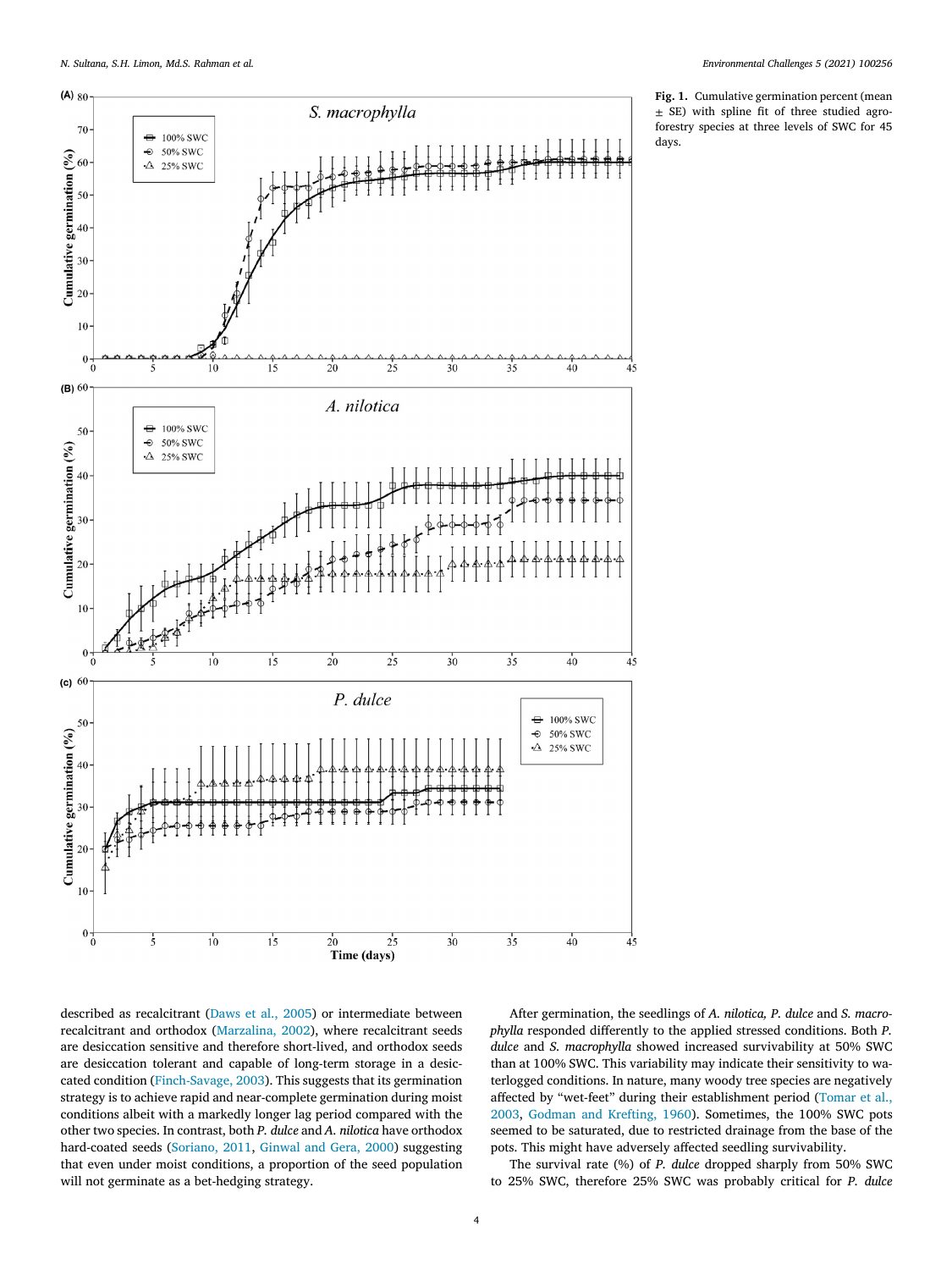#### <span id="page-5-0"></span>**Table 2**

|  |  |  | Derived germination parameters for the spline curve fitting of the seed germination data. |  |
|--|--|--|-------------------------------------------------------------------------------------------|--|
|  |  |  |                                                                                           |  |

| Species     | % SWC | $\mu$ (%/day)         | $\lambda$ (day)          | A(%)                   |
|-------------|-------|-----------------------|--------------------------|------------------------|
| S.          | 100   | 14.87 $(\pm 3.05)$ a  | 11.04 ( $\pm$ 0.28) ab   | 60.04 ( $\pm$ 3.31) a  |
| macrophylla | 50    | 13.54 ( $\pm$ 0.94) a | 10.38 $(\pm 0.21)$ ab    | 61.22 ( $\pm$ 5.89) a  |
|             | 25    |                       |                          | 00.00 d                |
| А.          | 100   | 7.52 ( $\pm$ 0.49) bc | 4.43 $(\pm 3.17)$ bc     | 40.03 $(\pm 3.87)$ b   |
| nilotica    | 50    | $2.72 (+0.49)$ d      | 7.89 $(\pm 5.08)$ a      | 34.73 $(\pm 4.85)$ b   |
|             | 25    | 3.47 $(\pm 0.63)$ cd  | 6.13 $(\pm 1.40)$ bc     | $21.22 \ (\pm 4.01) c$ |
| P.          | 100   | 7.77 $(\pm 1.90)$ bc  | $-2.00$ ( $\pm$ 0.88) cd | 34.44 $(\pm 2.94)$ b   |
| dulce       | 50    | 2.20 $(\pm 0.48)$ d   | $-5.52 \ (\pm 3.91) \ d$ | 31.26 $(\pm 2.93)$ bc  |
|             | 25    | $8.27 \ (\pm 2.61) b$ | 3.20 $(\pm 2.85)$ bc     | 38.98 $(\pm 7.24)$ b   |
|             |       |                       |                          |                        |

Notes: Fitted parameters for the 3-parameter spline curve for germination where  $\mu$  signifies the maximum [germination](#page-6-0) rate,  $\lambda$  is the lag phase, and A is the maximum germination (Kahm et al., 2010, [Richards,](#page-6-0) 1959). The similar letters indicate statistically equivalent (*P <* 0.05).



**Fig.** 2. Percent of seedling survival (mean  $\pm$  SE) of three agroforestry species at three levels of SWC. *S. macrophylla* had no seedlings at 25% SWC. Different letters indicate significantly different at *p <*0.05.



**Fig. 3.** Total dry biomass (g) (mean  $\pm$  SE) of three agroforestry species at three levels of SWC.

seedling survival, though *P. dulce* is reported to tolerate aridity (Roy and Roy, 2019). In contrast to *P. dulce, A. nilotica* showed a [comparatively](#page-6-0) minor fall in survival from 50% SWC to 25% SWC, although seedling survivals for these two species at 25% were not significantly different.

Total dry matter production for all the species decreased with increasing moisture stress. Reduction in biomass production due to moisture stress is well [established](#page-6-0) (Pereira and [Pallardy,](#page-6-0) 1989, Teskey and Hinckley, 1986). Reduction in growth is considered the principal effect of drought [\(Silva,](#page-6-0) 2010). The response to moisture stress results in the reduction of dry matter production (Greco and [Cavagnaro,](#page-6-0) 2003, [Rawat](#page-6-0) and Singh, 2000). The highest dry biomass was produced by *S. macrophylla* as this species has different morphology than the other two

species, for example, large leaves and initial high shoot development. Both *A. nilotica* and *P. dulce* showed a similar reduction of dry matter production [\(Rawat](#page-6-0) and Singh, 2000). An investigation on relative growth rate (RGR) in future may be useful to shed more clarification on morphological traits. In this study, continuous monitoring of growth was not possible due to several limitations, including appropriate time, space and resources.

# **5. Conclusion**

This study has presented the results of three contrasting agroforestry tree species under different water stress conditions. The moisture compensation strategies were varied among these species. In this context, both *A. nilotica* and *P. dulce* have suitable adaptation strategies to thrive in a low moisture regime at 25% SWC, compared with *S. macrophylla*.

Germination behaviour was markedly different between species and in response to water stress. *P. dulce* was well adapted to moisture stress during germination, with rapid onset under moist conditions and adequate germination success under all SWC treatments. Both *P. dulce* and *A.nilotica* achieved relatively low maximum germination percent, suggesting that these species "hedge their bets" by retaining a significant proportion of ungerminated seed even under good moisture conditions. *Swietenia macrophylla* in contrast was adapted to rapid and more complete germination under moist conditions, consistent with its recalcitrant seed classification.

*Swietenia macrophylla* was found to be intolerant of low moisture, whereas *A. nilotica* and *P. dulce* were comparatively efficient in coping with low moisture regimes by adjusting their growth behaviour. Although *P. dulce* displayed poorer survivability at low moisture (25% SWC), those seedlings that survived showed superior growth to *A. nilotica* under the same conditions.

The research highlights that further research is needed to evaluate the effect of water stress on agroforestry species in Bangladesh. The selection of species is vital to prevent mortality under stressed conditions and ensure food and livelihood security to the farmers in droughtprone areas. Being able to predict agroforestry species' germination and growth performance at different water-stressed conditions would be useful to select suitable species in drought-prone areas, especially to restore degraded and barren areas of Bangladesh through afforestation.

# **Funding**

This study was funded by the Research Cell, Khulna University, Khulna-9208, Bangladesh.

# **Declaration of Competing Interest**

The authors declare that there is no conflict of interest among them.